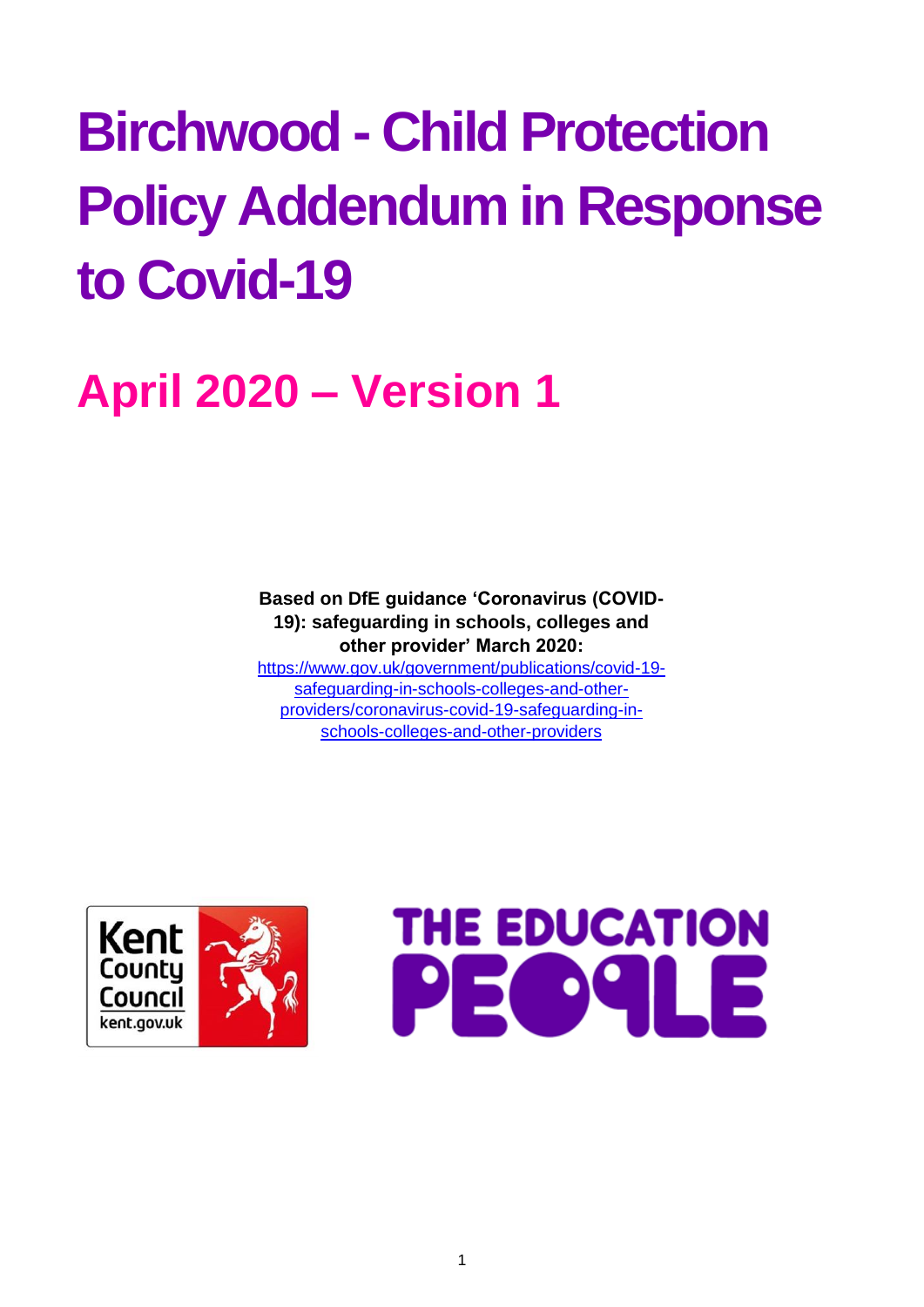# **Birchwood Child Protection Policy Addendum in response to Covid-19**

Policy Author: The Education People

# Date written/Updated: (**April 20**)

# Date shared with staff: (**April 20**)

*This addendum will be reviewed following any updates to national and local guidance and procedures and reshared as required.* 

#### **1. Context**

- On 20th March 2020 parents were asked to keep their children at home, wherever possible, as part of the response to coronavirus (COVID-19). Schools and childcare providers were asked to provide care for a limited number of children - children who are vulnerable, and children whose parents are critical to the COVID-19 response and cannot be safely cared for at home.
- The way Birchwood is currently operating in response to coronavirus is fundamentally different, however, our safeguarding principles in accordance with 'Keeping Children Safe in Education' (KCSIE) 2019, remain the same:
	- o the best interests of children will always come first
	- o if anyone has a safeguarding concern about any child they should continue to act and act immediately
	- o a DSL or deputy DSL is available
	- o unsuitable people are not allowed to enter the children's workforce and/or gain access to children
	- o children should continue to be protected when they are online
- This addendum of Birchwood Child Protection policy contains details of any amendments to our existing safeguarding arrangements.

# **2. Key School Contacts**

|                           | Name                | Email                                | <b>Phone Number</b> |
|---------------------------|---------------------|--------------------------------------|---------------------|
| Designated                | Jane Waters         | Jane.waters@birchwoodpru.kent.sch.uk | 07980865348         |
| Safeguarding Lead         |                     |                                      |                     |
| (DSL)                     |                     |                                      |                     |
| Deputy Designated         | Emma Easby          | Emma.easby@birchwoodpru.kent.sch.uk  | 07716 641233        |
| <b>Safeguarding Leads</b> | <b>Rachael Hill</b> | office@birchwoodpru.kent.sch.uk      | 07716 641237        |
| Head teacher              | Jane Waters         | Jane.waters@birchwoodpru.kent.sch.uk | 07980865348         |
| (Acting)                  |                     |                                      |                     |
| <b>Chair of Governors</b> | Sonette             | sschwartz@brockhill.kent.sch.uk      | 01303 265521        |
|                           | Schwartz            |                                      |                     |
| Safeguarding              | Louisa Coppins      | Louisa.coppins@folkestoneacademy.com | 01303 842400        |
| Governor                  |                     |                                      |                     |

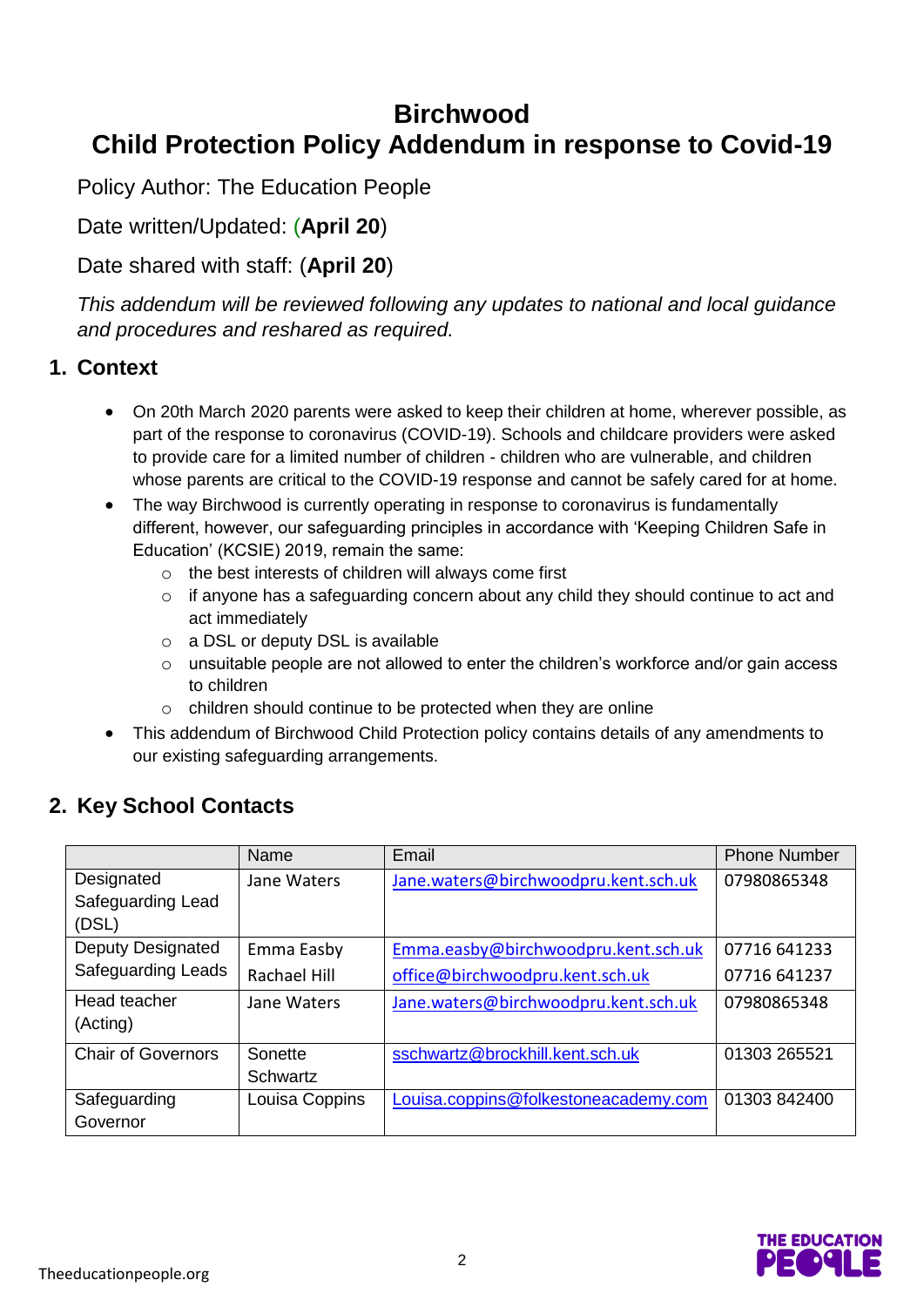# **3. Designated Safeguarding Leads (DSLs)**

- **Name of school** Lead Designated Safeguarding Lead is: Jane Waters
- **Name of School** Deputy Designated Safeguarding Leads are: Emma Easby and Rachael Hill
- Ideally a DSL (or deputy) will be present on-site however if this is not possible, a named DSL will be available to be contacted via phone or online video - for example working from home.
- The DSL/Deputy DSL's will continue to engage with social workers, and attend all multiagency meetings, which can be done remotely.

# **4. Vulnerable children**

- Ensuring that vulnerable children remain protected is a top priority for Birchwood.
	- $\circ$  Vulnerable children include those who have a social worker and those children and young people up to the age of 25 with education, health and care (EHC) plans. Please see DfE guidance for further information on [vulnerable children.](https://www.gov.uk/government/publications/coronavirus-covid-19-guidance-on-vulnerable-children-and-young-people/coronavirus-covid-19-guidance-on-vulnerable-children-and-young-people)
- There is an expectation that children with a social worker will attend a provision, unless in consultation with the child's social worker and family it is agreed this is not in the best interests of the child. Where parents are concerned about the risk of the child contracting COVID19, professionals will talk through these worries with the parent/carer following the advice set out by Public Health England.
- Children with an EHC plan will be risk-assessed in consultation with the Local Authority and parents and a decision will be made about whether they should continue to attend school.
- If vulnerable children are not attending school, we will regularly keep in contact by telephone with them.
- Birchwood will continue to work with those professionals involved with children and share relevant information with them such as social workers, early help workers and virtual school heads (VSH). This is especially important during the COVID-19 period.
	- o This will include information about attendance and any welfare concerns.
	- $\circ$  If there is a safeguarding concern, this will be shared with the relevant professional as soon as possible.
- Birchwood will encourage our vulnerable children and young people to attend a school, including remotely if needed.

# **5. Attendance monitoring**

- Local authorities and education settings do not need to complete their usual day-today attendance processes to follow up on non-attendance.
- Birchwood and social workers will agree with families/carers whether children in need should attend and Birchwood will follow up with family/carers where a child/children are supposed to be attending but do not.
- In all circumstances where a vulnerable child/children does not take up their place, or discontinues, Birchwood will notify their social worker and follow up with the family/carer.
- Birchwood will also follow up with families/carers that have arranged a place for their child/children, namely keyworkers or children that are considered vulnerable but not open to any agencies and do not attend.
	- $\circ$  Staff will continue to work with and support children' social workers to help protect vulnerable children.

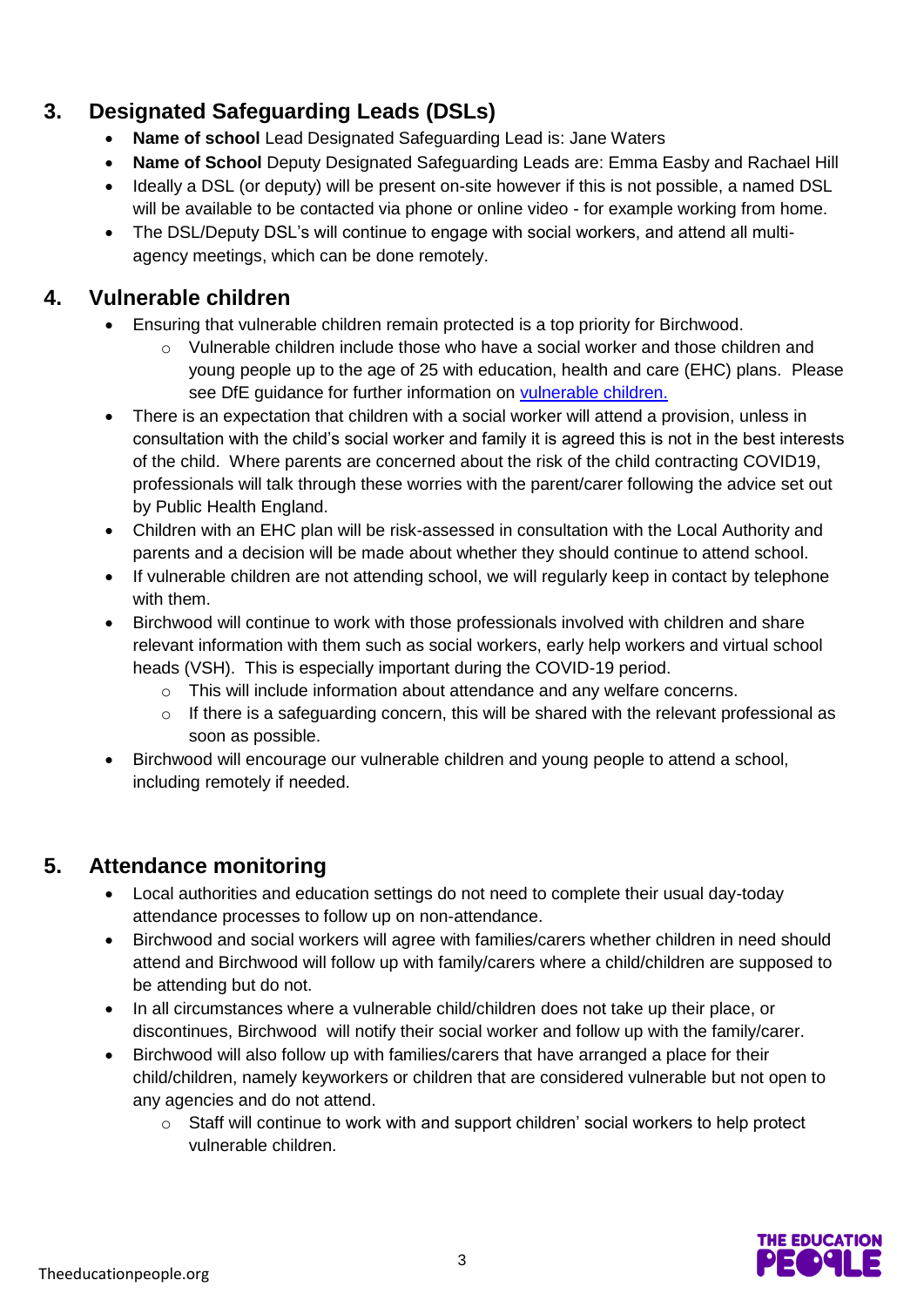• Birchwood will complete both the KCC and government [daily online attendance](file:///C:/Users/KandoA02/OneDrive%20-%20The%20Education%20People/Desktop/daily%20online%20attendance%20form.htm) form to keep a record of children of critical workers and vulnerable children who are attending school/college.

#### **6. Reporting concerns**

- All staff will continue to look out for any signs that indicate a child may be at risk, both on and off site, including online.
	- o If a member of staff/volunteer has any safeguarding concerns about a child, this will be reported to the DSL as soon as possible.
	- $\circ$  If the concern is urgent, the member of staff/volunteer will speak to a DSL in person or via phone/video call if they are not on site, immediately.
	- $\circ$  In the event a member of staff or volunteer cannot make contact with a DSL, this will not delay them taking immediate action to safeguard a child.
	- o Concerns will be recorded using existing Birchwood safeguarding processes as outlined in our Child Protection Policy.
- Learners are encouraged to report concerns via existing Birchwood systems, or to a trusted adult at home.
- Parents/carers are encouraged to report concerns via existing Birchwood systems.
- Where staff are concerned about an adult working with learners, they should report the concern to the head teacher.
	- $\circ$  If there are concerns about any member of staff or volunteer, the LADO service will be consulted with.
	- $\circ$  Concerns around the head teacher should be directed to the Chair of Governors.

#### **7. Safeguarding training and induction**

- DSL training is unlikely to take place whilst there remains a threat of the COVID 19 virus. For the period COVID-19 measures are in place, a DSL (or deputy) who has been trained will continue to be classed as a trained DSL (or deputy) even if they miss their refresher training.
	- o Formal DSL refresher training will be undertaken as soon as possible. DSLs will continue to keep their knowledge up to date through other means.
- All existing staff have read KCSIE 2019 Part 1 and accessed safeguarding training.
	- Staff will be made aware if any processes have changed with the sharing of this addendum and the DSL will communicate any changes to local processes directly.
- All new staff and volunteers will have an induction provided via the DSL and will be provided with a copy of the Birchwood Child Protection Policy and Covid-19 Addendum.
- Staff may move between Birchwood on a temporary basis and consideration given will be given by the DSL as to what induction they need on a case by case basis, dependent on existing skills and knowledge.

#### **8. Safer recruitment**

- It remains essential that people who are unsuitable are not allowed to enter the children's workforce or gain access to children.
- During Covid-19 if Birchwood recruit new staff we will continue to follow the relevant safer recruitment practices.
- If volunteers are recruited Birchwood will continue to follow the guidance in accordance with KCSIE 2019 and. Volunteers who have not had the relevant checks will not be left unsupervised with a child.

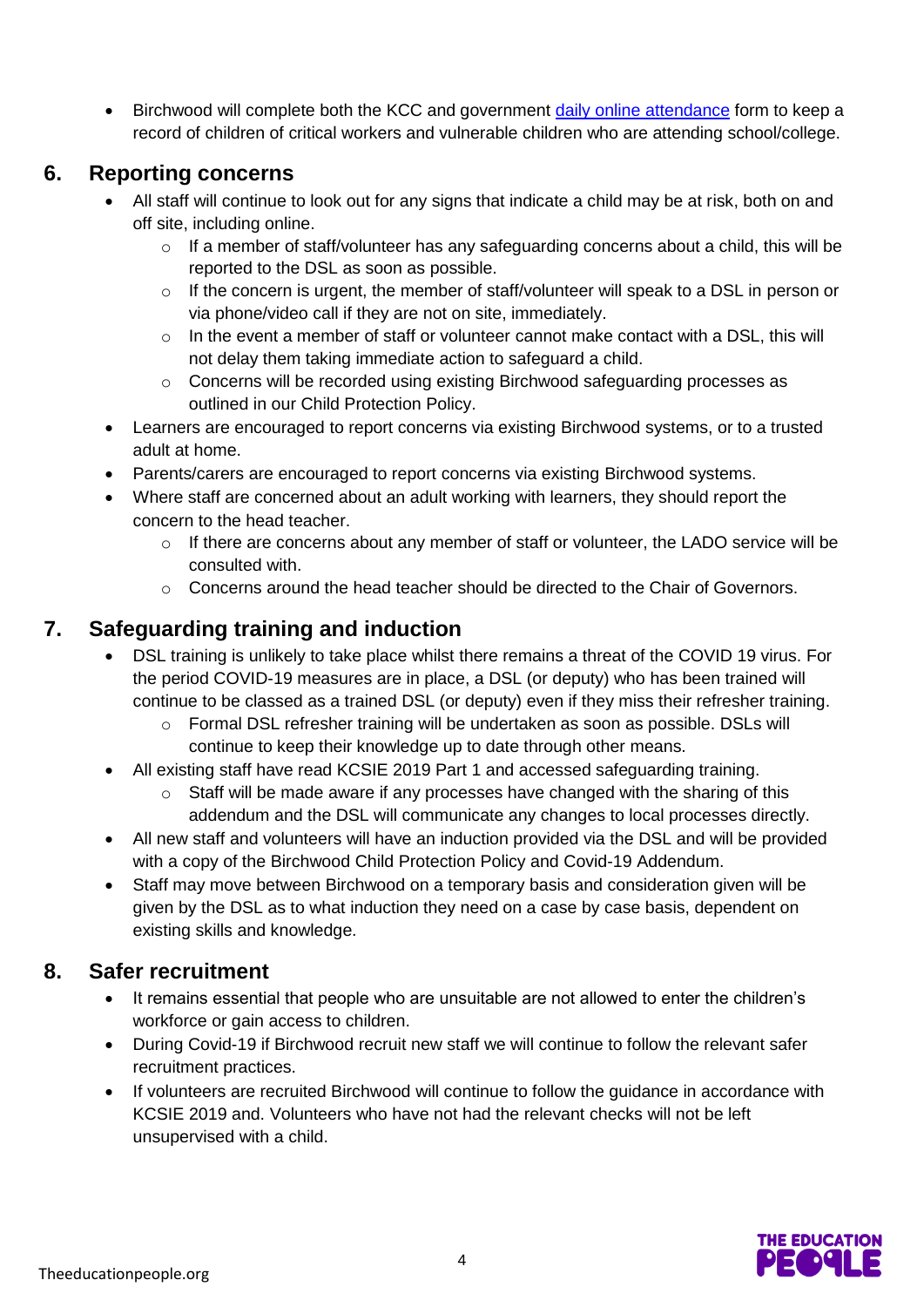- If staff from other settings volunteer or begin working at Birchwood we will ensure they have a relevant DBS check following DfE guidance at this time. Birchwood will risk assess staff from other settings, as we would for a volunteer.
- If staff are deployed from another education or children's workforce setting to our school, we will take into account the DfE supplementary guidance on safeguarding children during the COVID-19 pandemic and will accept portability as long as the current employer confirms in writing that:
	- $\circ$  the individual has been subject to an enhanced DBS and children's barred list check
	- $\circ$  there are no known concerns about the individual's suitability to work with children
	- o there is no ongoing disciplinary investigation relating to that individual
- In response to COVID-19, the Disclosure and Barring Service (DBS) has made changes to its guidance on standard and enhanced DBS ID checking to minimise the need for face-to-face contact.
- Birchwood will continue to refer to the DBS anyone who has harmed or poses a risk of harm to a child in accordance with KCSIE 2019.
- Birchwood will continue to consider and make referrals to the Teaching Regulation Agency (TRA) where appropriate. During the period Covid-19 all referrals will be made by emailing [Misconduct.teacher@education.gov.uk.](mailto:Misconduct.teacher@education.gov.uk)
- Birchwood will continue to update the single central record and will log details of any risk assessment carried out on volunteers and staff on loan from elsewhere.

## **9. Supporting children in school (if applicable)**

- Birchwood is committed to ensuring the safety and wellbeing of all its learners
- Birchwood will be a safe space for all children to attend and flourish. A senior member of staff will ensure that there are appropriate staff on site and that staff to learner ratios have been considered to maximise the safety of children.
- Birchwood will follow the current government guidance in relation to social distancing and all matters relating to public health from the respective websites and outlets.
- Birchwood will ensure that all children who are either categorised as vulnerable or children of critical workers and are in attendance are appropriately supported.
- Birchwood will continue to record any support provided to children in relation to safeguarding issues on their respective safeguarding recording system.

#### **Peer on Peer Abuse**

- Birchwood continues to recognise and respond to cases of Peer on Peer abuse by considering each incident on a case by case basis and basing any intervention on usual processes outlined within KCSIE 19.
- Birchwood recognises that the current circumstances and the changeable nature of current Government guidance may mean that Birchwood may need to adapt elements of the process in some cases to ensure that they are able to respond in line with Government advice when required.
- The DSL will continue to consult as appropriate with multi-agency professionals to ensure that children's safety and wellbeing is not compromised when incidents of peer on peer abuse are brought to their attention.

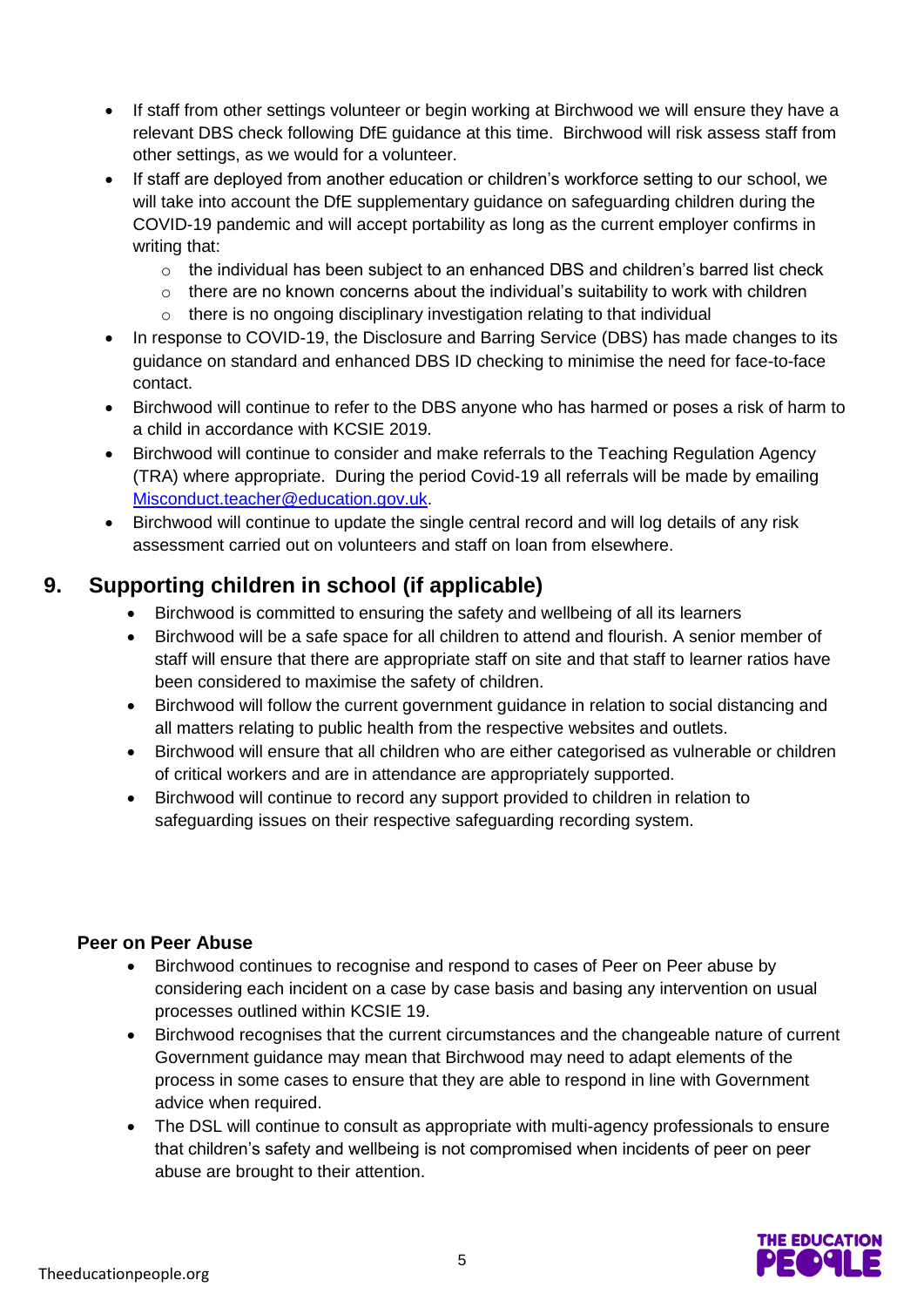#### **Online safety**

- Birchwood's expectations with regards online behaviour and education when using school provided devices or internet access on site will continue to be implemented in line with existing polices. Any concerns regarding onsite online behaviour or use will be responded to in line with existing policies.
- Birchwood will continue to provide a safe online learning environment where learners use school provided devices on site; appropriate filtering and monitoring will continue to be implemented.
	- $\circ$  Learners internet use will be supervised by staff according to their age and ability and learners will be directed to use appropriate online resources and tools.
- Use of staff and learner personal devices, including mobile phones, will be managed in line with our existing mobile technology policy.

## **10. Supporting children not in school**

- Birchwood will continue to ensure the safety and wellbeing of all children and young people that remain on the school roll
- All DSLs will continue to identify those vulnerable children that would benefit from Early Help as identified in KCSIE 2019, provide pastoral support and consider whether they would benefit from external support also.
- There will be clear plans around how best to communicate with learners who are identified as vulnerable, as well as those about whom DSLs have concerns about who do not receive a statutory service.
	- $\circ$  This could include telephone contact and/or doorstep visits but is at the discretion of the DSL.
- Birchwood and the DSL will work closely with all relevant agencies and professionals regarding safeguarding a child who is not on site.
	- $\circ$  Any plans will be reviewed regularly and if concerns become significant, the DSL will consider any requests for support if considered appropriate.
- Birchwood recognises that this is a difficult time for children and young people who consider Birchwood as a safe place and the current situation may impact on learners', staff and parent/carers mental health.
- The school will utilise its website and social media presence to ensure that safeguarding messages are shared with children and their families. This will include links to appropriate services and resources that are aimed at supporting them throughout this period.

#### **Online safety away from** Birchwood

- All staff will continue to look out for any signs that indicate a child may be at risk online and will report and respond to concerns in line with the Child Protection Policy addendum.
	- $\circ$  Where necessary, referrals will be made to LADO, children's social care and as required, the police.
- Learners are encouraged to report concerns to a member of staff or a trusted adult at home. Where this is not possible, additional support can be accessed online via:
	- Childline: [www.childline.org.uk](http://www.childline.org.uk/)
	- o UK Safer Internet Centre's 'Report Harmful Content': [https://reportharmfulcontent.com](https://reportharmfulcontent.com/)
	- National Crime Agency Child Exploitation and Online Protection Command (NCA-CEOP): [www.ceop.police.uk/safety-centre](https://www.ceop.police.uk/safety-centre/)

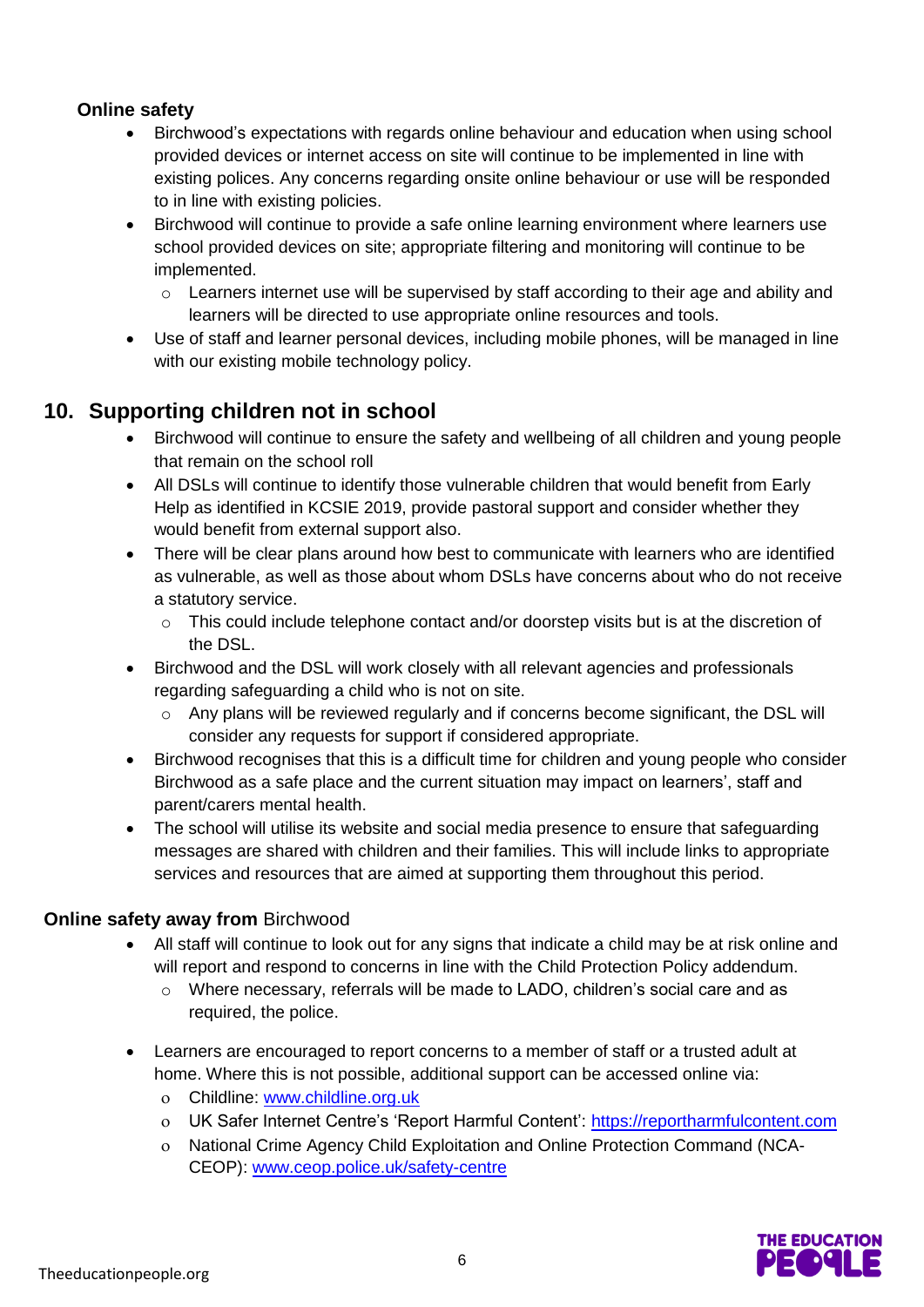- Parents/carers are encouraged to ensure children are appropriately supervised online and that appropriate parent controls are implemented.
- All communication with learners and parents/carers will take place using school provided or approved communication channels; for example, school provided email accounts, or our Virtual Learning Environment (VLE),
	- Any pre-existing relationships or situations which mean this cannot be complied with will be discussed with the DSL.
- Birchwood will ensure any use of online learning tools and systems is in line with privacy and data protection/GDPR requirements.
- Staff and learners will engage with remote teaching and learning in line with existing behaviour principles as set out in our school behaviour policy and code of conduct.
- When delivering remote learning, staff will:
	- Only use online tools that have been evaluated and agreed by leadership.
	- Ensure remote learning activities are planned in accordance with our curriculum policies, taking learner needs and technology access into account.
	- Where possible, pre-record content.
- If remote learning is taking place 'live' using webcams or chat facilities, staff and learners will ensure a professional environment is maintained. This means:
	- Staff will record the length, time, date and attendance of any online lessons/contact held or made.
	- Live sessions will involve at least two members of staff where possible.
		- Sessions will not be delivered in any 1:1 situation, unless pre-approval has been given by the DSL and/or Head teacher and the session is auditable.
	- Staff will record any online lessons so they can be audited or accessed later if required; learners and staff should be made aware that lessons are being recorded.
	- Staff will agree online behaviour expectations with learners at the start of lessons.
		- Staff will revisit our acceptable use of technology policy with learners as necessary.
	- All participants will wear suitable dress, use professional language, and ensure backgrounds of videos (live or pre-recorded) are neutral and appropriate.
		- Staff and learners should ensure personal information and/or, inappropriate or unsuitable personal items are not visible.
		- Where possible, other household members should not be in the background or shot; if this unavoidable, they should follow appropriate language and behaviour expectations.
		- **If Live streaming, staff will mute and/or disable learners' videos and** microphones, as required.

#### **Additional support and links**

- As well as through existing school mechanisms, learners, staff and parents/carers can access age appropriate and practical support and advice via a range of national and local services:
	- Childline: [www.childline.org.uk](https://www.childline.org.uk/)
	- o Kent Resilience Hub: [https://kentresiliencehub.org.uk](https://kentresiliencehub.org.uk/)
	- NSPCC: [https://learning.nspcc.org.uk/safeguarding-child-protection/how-to-have-difficult](https://learning.nspcc.org.uk/safeguarding-child-protection/how-to-have-difficult-conversations-with-children/)[conversations-with-children/](https://learning.nspcc.org.uk/safeguarding-child-protection/how-to-have-difficult-conversations-with-children/)

#### **DfE Guidance**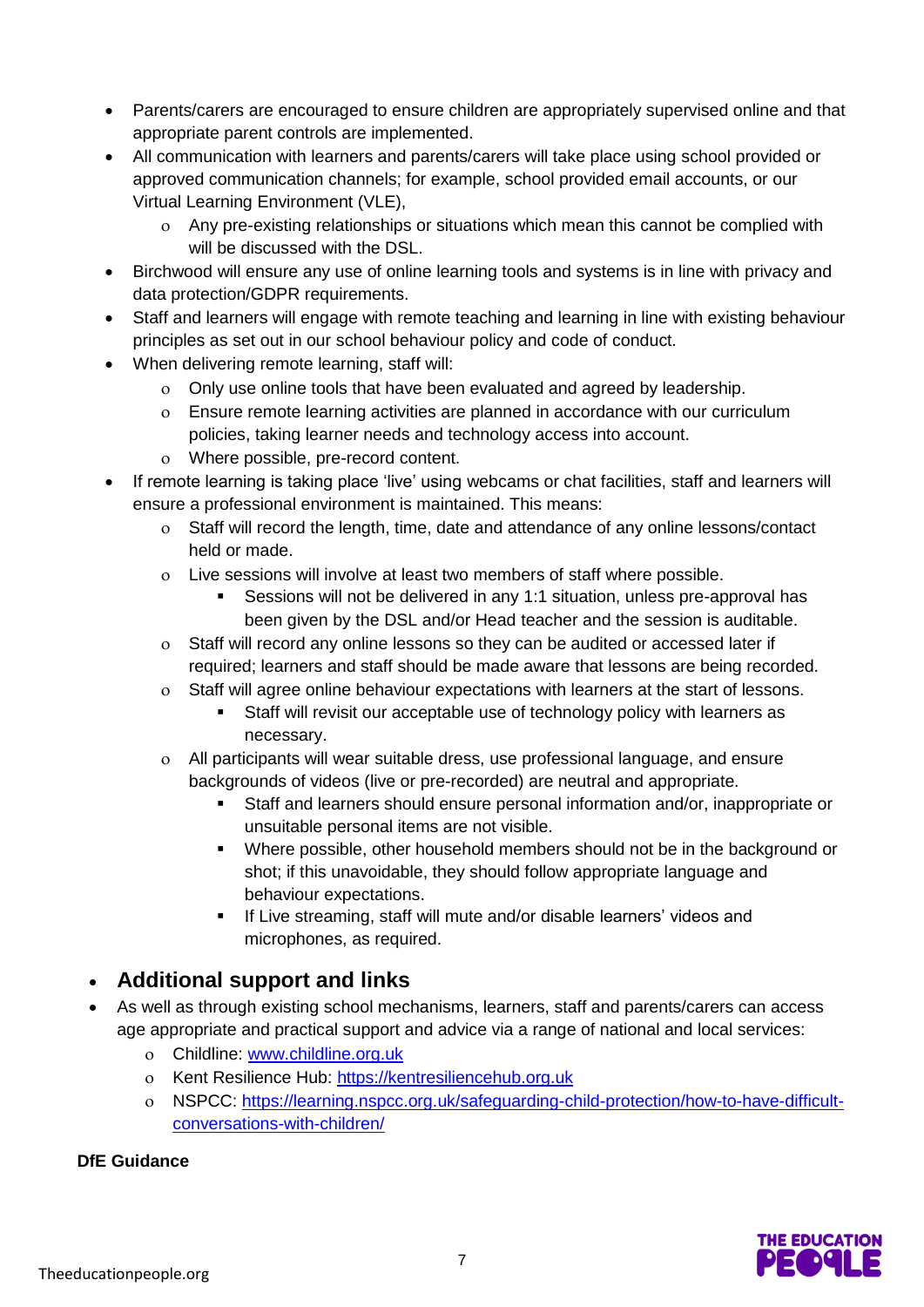- Closure of educational settings: information for parents and carers: [www.gov.uk/government/publications/closure-of-educational-settings-information-for-parents](https://www.gov.uk/government/publications/closure-of-educational-settings-information-for-parents-and-carers/closure-of-educational-settings-information-for-parents-and-carers)[and-carers/closure-of-educational-settings-information-for-parents-and-carers](https://www.gov.uk/government/publications/closure-of-educational-settings-information-for-parents-and-carers/closure-of-educational-settings-information-for-parents-and-carers)
- Vulnerable Children Guidance: [www.gov.uk/government/publications/coronavirus-covid-19](https://www.gov.uk/government/publications/coronavirus-covid-19-guidance-on-vulnerable-children-and-young-people/coronavirus-covid-19-guidance-on-vulnerable-children-and-young-people) [guidance-on-vulnerable-children-and-young-people/coronavirus-covid-19-guidance-on](https://www.gov.uk/government/publications/coronavirus-covid-19-guidance-on-vulnerable-children-and-young-people/coronavirus-covid-19-guidance-on-vulnerable-children-and-young-people)[vulnerable-children-and-young-people](https://www.gov.uk/government/publications/coronavirus-covid-19-guidance-on-vulnerable-children-and-young-people/coronavirus-covid-19-guidance-on-vulnerable-children-and-young-people)
- COVID-19: guidance for educational settings: [www.gov.uk/government/publications/guidance-to](http://www.gov.uk/government/publications/guidance-to-educational-settings-about-covid-19)[educational-settings-about-covid-19](http://www.gov.uk/government/publications/guidance-to-educational-settings-about-covid-19)
- Coronavirus (COVID-19): safeguarding in schools, colleges and other providers: [www.gov.uk/government/publications/covid-19-safeguarding-in-schools-colleges-and-other](http://www.gov.uk/government/publications/covid-19-safeguarding-in-schools-colleges-and-other-providers)[providers](http://www.gov.uk/government/publications/covid-19-safeguarding-in-schools-colleges-and-other-providers)
- Coronavirus (COVID-19): attendance recording for educational settings: [www.gov.uk/government/publications/coronavirus-covid-19-attendance-recording-for](http://www.gov.uk/government/publications/coronavirus-covid-19-attendance-recording-for-educational-settings)[educational-settings](http://www.gov.uk/government/publications/coronavirus-covid-19-attendance-recording-for-educational-settings)

#### **Specific Links relating to Coronavirus for Learners and Parents/Carers**

- Kent County Council: [www.kent.gov.uk/social-care-and-health/health/coronavirus](http://www.kent.gov.uk/social-care-and-health/health/coronavirus)
- Childline: [www.childline.org.uk/info-advice/your-feelings/anxiety-stress-panic/worries-about-the](http://www.childline.org.uk/info-advice/your-feelings/anxiety-stress-panic/worries-about-the-world/coronavirus/)[world/coronavirus/](http://www.childline.org.uk/info-advice/your-feelings/anxiety-stress-panic/worries-about-the-world/coronavirus/)
- Mind: [www.mind.org.uk/information-support/coronavirus/coronavirus-and-your-wellbeing/](http://www.mind.org.uk/information-support/coronavirus/coronavirus-and-your-wellbeing/)
- Young Minds: <https://youngminds.org.uk/blog/talking-to-your-child-about-coronavirus/>
- Kent Children's University: Home Resources Learning Packs: [www.theeducationpeople.org/blog/kent-childrens-university-home-learning-resources-pack-is](http://www.theeducationpeople.org/blog/kent-childrens-university-home-learning-resources-pack-is-live/)[live/](http://www.theeducationpeople.org/blog/kent-childrens-university-home-learning-resources-pack-is-live/)
- Children's Commissioner:
	- Children's guide to coronavirus: [www.childrenscommissioner.gov.uk/publication/childrens-guide-to-coronavirus/](http://www.childrenscommissioner.gov.uk/publication/childrens-guide-to-coronavirus/)
	- Resources for parents during coronavirus: [www.childrenscommissioner.gov.uk/coronavirus/resources/](http://www.childrenscommissioner.gov.uk/coronavirus/resources/)
- Sport England: [www.sportengland.org/stayinworkout](http://www.sportengland.org/stayinworkout)
- Place2be:
	- [www.place2be.org.uk/about-us/news-and-blogs/2020/march/coronavirus-supporting](http://www.place2be.org.uk/about-us/news-and-blogs/2020/march/coronavirus-supporting-children-who-may-be-especially-vulnerable/)[children-who-may-be-especially-vulnerable/](http://www.place2be.org.uk/about-us/news-and-blogs/2020/march/coronavirus-supporting-children-who-may-be-especially-vulnerable/)
	- [www.place2be.org.uk/about-us/news-and-blogs/2020/march/coronavirus](http://www.place2be.org.uk/about-us/news-and-blogs/2020/march/coronavirus-information-for-children/)[information-for-children/](http://www.place2be.org.uk/about-us/news-and-blogs/2020/march/coronavirus-information-for-children/)

#### **Online Safety**

- NCA-CEOP: [www.thinkuknow.co.uk/](https://www.thinkuknow.co.uk/)
- Internet Matters: [www.internetmatters.org/](https://www.internetmatters.org/)
- Childnet: [www.childnet.com/blog/keeping-children-happy-and-safe-online-during-covid-19](http://www.childnet.com/blog/keeping-children-happy-and-safe-online-during-covid-19)
- UK Safer Internet Centre: [www.saferinternet.org.uk/blog/working-remotely-advice-professionals](https://www.saferinternet.org.uk/blog/working-remotely-advice-professionals-parents-posh-rhc)[parents-posh-rhc](https://www.saferinternet.org.uk/blog/working-remotely-advice-professionals-parents-posh-rhc)
- NSPCC: [www.nspcc.org.uk/keeping-children-safe/online-safety/](http://www.nspcc.org.uk/keeping-children-safe/online-safety/)
- Parent Info:<https://parentinfo.org/>
- BBC Own it: [www.bbc.com/ownit](https://www.bbc.com/ownit)